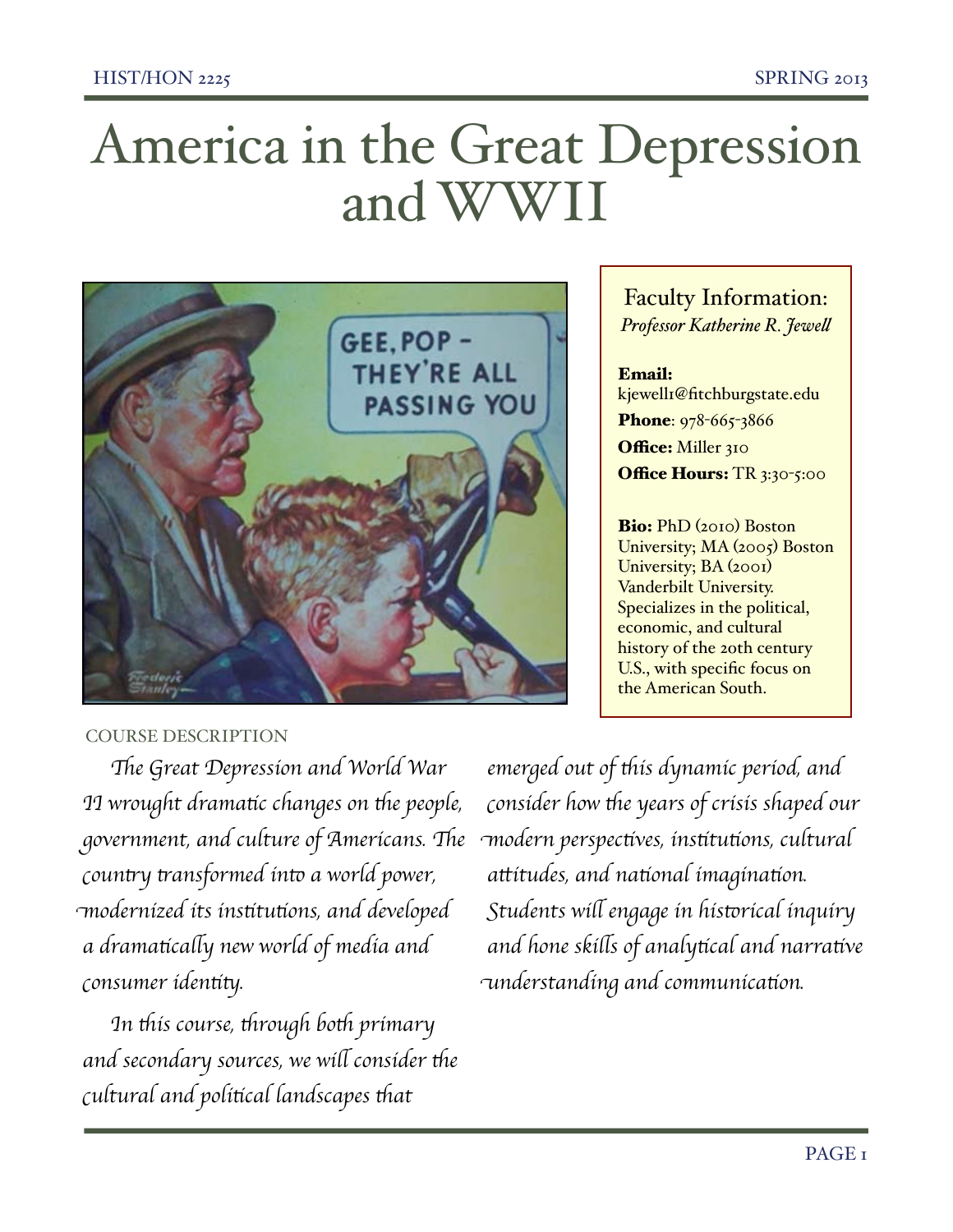#### COURSE GOALS

In this course students will develop the following skills:

- Construct logical and nuanced arguments making use of evidence
- Read effectively both primary and secondary sources, including:
	- Ability to summarize main point
	- Analyze in historical context and connect to divergent viewpoints
	- Extrapolate key points and significance from primary sources
	- Identify historical arguments and the structure of secondary sources
	- Evaluate historical arguments on the basis of logical flow, use of evidence, and assess implications

• Communicate effectively and elegantly in both written and oral work

Furthermore, students will become familiar with the following historical developments and legacies:

- Development of the modern state and presidency
- Maturation of a consumer society
- The effects of Depression and War on Americans, their government, and their nation's role in the world
- The cultural developments of the era, both from a technological and thematic perspective

Consult this syllabus first, but contact me if you are having trouble, are confused, or just want to discuss the course. All questions welcome.

#### Students agree to the following when undertaking this course:

- Submit all assignments complete, according to instructions, and on time—no late assignments
- Be prepared for all class discussions by reading and completing all assigned work in advance
- Actively participate in discussions
- Provide and consider constructive evaluations and feedback
- Cooperate with, support, and be respectful of your colleagues and the professor
- Communicate with the professor concerning any issue BEFORE it becomes a significant problem
- Make a full effort on all assignments
- Adhere to Fitchburg State's academic standards including those governing academic honesty, including cheating, plagiarism, or fraud. Serious grading consequences will result for students accused of academic dishonesty and will follow established university policies.

#### In return, faculty responsibilities include:

- Providing course content that is timely, pertinent, and current based on sound research, not hearsay
- Be on time and prepared for all classes (or discussions)
- Provide consultation, advisement, and/or problem solving time for students
- Provide clear instructions and expectations regarding assignments
- Be prepared to provide and consider feedback
- Honor and respect students
- Demonstrate ethical behavior
- Provide and consider constructive evaluations and feedback
- Return assignments within a timely manner (usually within one to two weeks)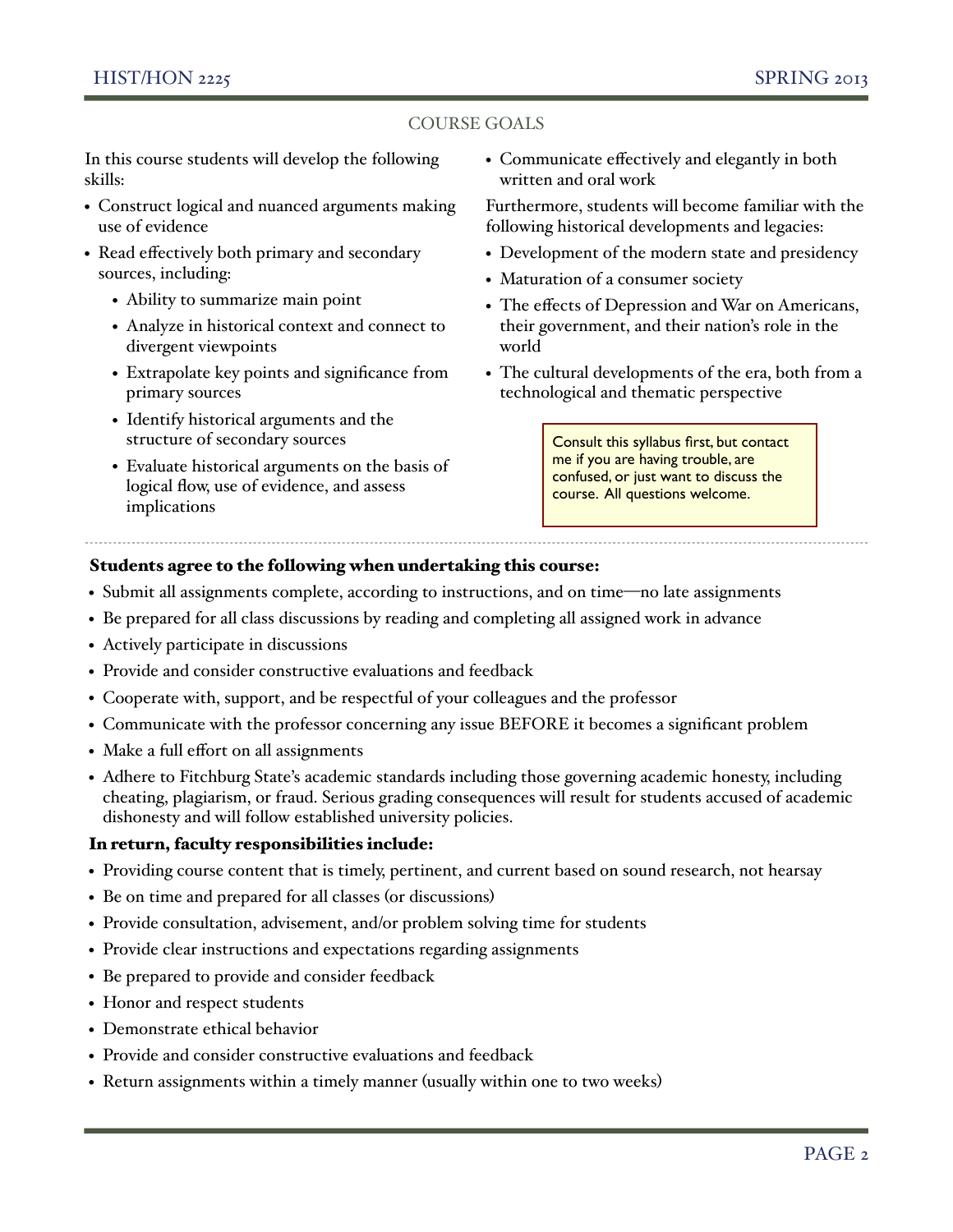*ADA Statement:* Fitchburg State encourages the full participation of individuals with disabilities in all aspects of campus living and learning. To support access and inclusion, Fitchburg State offers reasonable accommodations to students who have documented disabilities (e.g. physical, learning, psychiatric, sensory, etc.). If you require accommodations for this class, please provide me with a copy of your Accommodation Agreement as soon as possible so that we can discuss your specific needs. Any information that you share with me will be held in the strictest confidence, unless you give me permission to do otherwise. If you require academic accommodations but do not have an Accommodation Agreement, contact Disability Services a.s.a.p. to establish your eligibility: [www.fitchburgstate.edu/](http://www.fitchburgstate.edu/disability) [disability](http://www.fitchburgstate.edu/disability) or 978-665-4020.

#### DISCUSSION DECORUM

*Respectful discussion, debate, and inquiry are at the heart of academic enterprise. Advocating civility does not symbolize a retreat "om passionate argument. On the contrary, it acknowledges that meaningful and constructive dialog requires a certain degree of mutual respect, willingness to listen, and tolerance for opposing points of view. Classroom and on-line discussions, like any academic discourse, should fo\$ow norms of decency and effective communications. Debates should attack ideas, with attention to the strength of evidence presented and to alternative explanations. Classes that establish norms for respectful dialogue and reasoned debate can empower students to argue constructively and convincingly, to grow through rigorous intellectual exchange, and to prepare them for life in a complex, pluralistic world.\** 

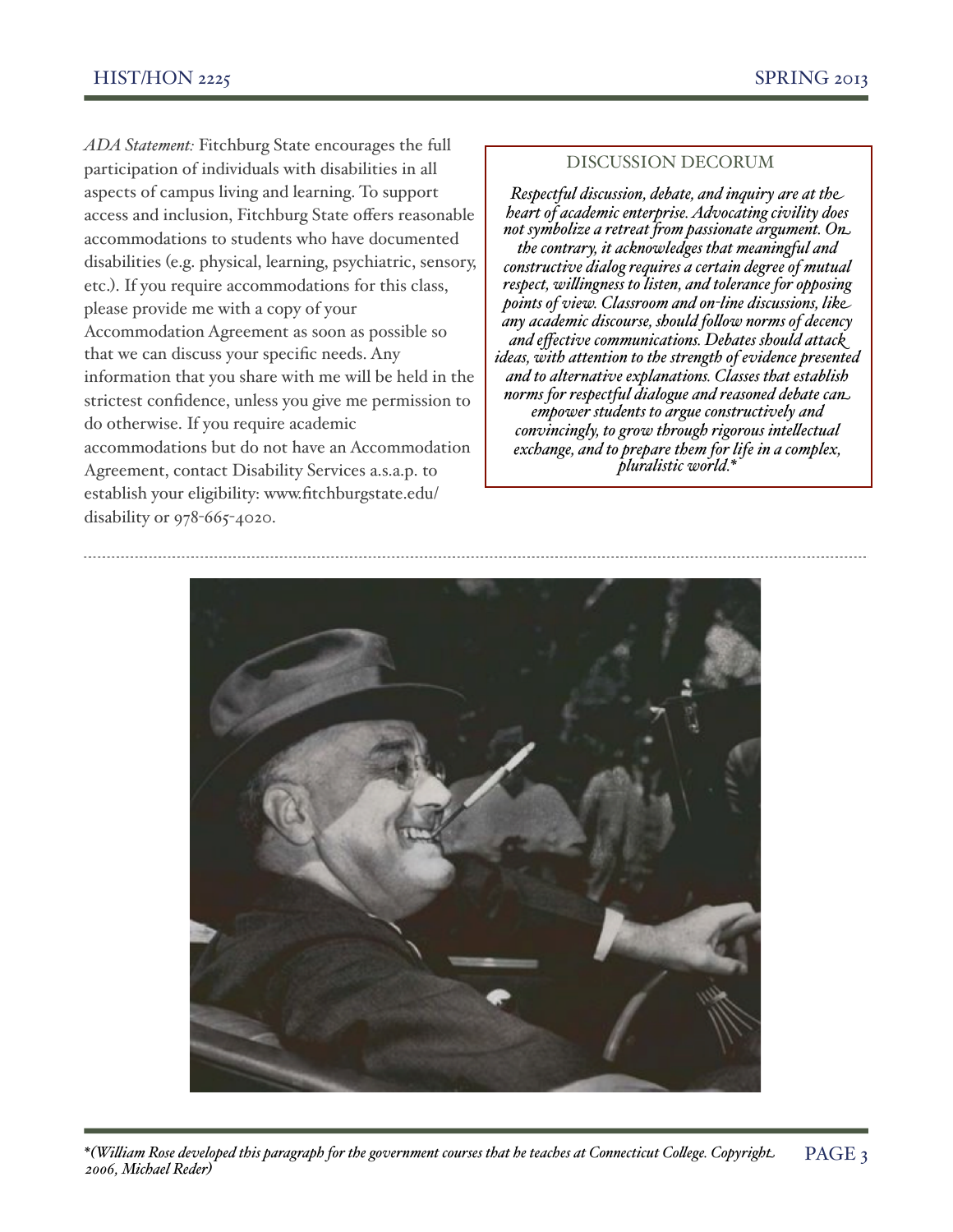#### ASSIGNMENTS

Discussion - 20% Weekly class discussions are essential in the learning process of this course. Because there are no weekly lectures, discussion is where you will process and learn to articulate about the key events and developments of the course. Discussions will be evaluated on the basis of quality and quantity of your contributions, including assessment of your ability to clearly understand and discuss the readings and apply them to the primary source and to indicate broader implications of the developments in the thematic discussions. At the end of the semester you will submit a self-evaluation of your discussion contributions.

**Essay 1 - 20%** A 4-5 page (approx. 1200 words) essay, details will be distributed in class.

Essay 2 - 20% A 3-4 page (approx. 1000 words) essay, details will be distributed in class.

Short Summaries - 10% These short summaries will accompany class presentations.

Research Paper - 30% In 10-12 pages, you will investigate a historical question raised by one of our discussions or readings. Your research does not have to directly address a particular reading or topic on the syllabus, but rather explore a subject of your choice related to the themes in class through

primary sources. You may extend an author's findings with new research and analysis, or refute some part of an author's findings (in an essay this short it would be folly to try to refute the arguments of an entire book; remain focused and specific); you may reconsider a document or set of documents we looked at over the semester; you may also consult . Your paper must make use of at least 6 primary sources and 6 reputable secondary sources. If you do not know what I mean by this, talk to me. *You must submit a research proposal and list of sources by May 1, if not you wi\$ receive a 5 point penalty on your final paper grade.*

IMPORTANT: Plagiarism–the attempt to pass off another's written work, from any source, as your own in any course setting (discussion or written assignment), without adequate reference or citation–-is strictly forbidden. Plagiarism can be found in many forms, so if you are unclear on how to cite, what should be cited, or how to use research in your papers, please see me. The punishment for such an infraction is severe, including likely failure of the course, so please do not make this mistake.

#### GRADING AND MECHANICS

Essays will be graded on use of evidence, sophistication of analysis, and clarity of perspective. A complete breakdown of expectations for A, B, C, and D level work can be found on Blackboard under Assignments.

Citation, writing clarity, and grammar are important in making your argument effective and understandable. I suggest you visit the following site to review writing skills and techniques: [http://www.unc.edu/depts/](http://www.unc.edu/depts/wcweb/handouts/index.html) [wcweb/handouts/index.html,](http://www.unc.edu/depts/wcweb/handouts/index.html) and also that you make use of FSU's Writing Center to review your work, particularly if you have concerns.

To improve your writing, improve your reading. This includes reading a daily newspaper, either online or in print, such as the *New York Times, Wa\$ Street Journal, Washington Post*, or *Boston Globe.*

#### REQUIRED TEXTS

Morris Dickstein, *Dancing in the Dark: A Cultural History of the Great Depression* James Sparrow, *Warfare State: World War II Americans and the Age of Big Government*

Recommended: Colin Gordon, ed., *Major Problems in American History: 1920-1945* Other readings available on Blackboard. Always bring assigned readings to class (either paper/printed or digital copies).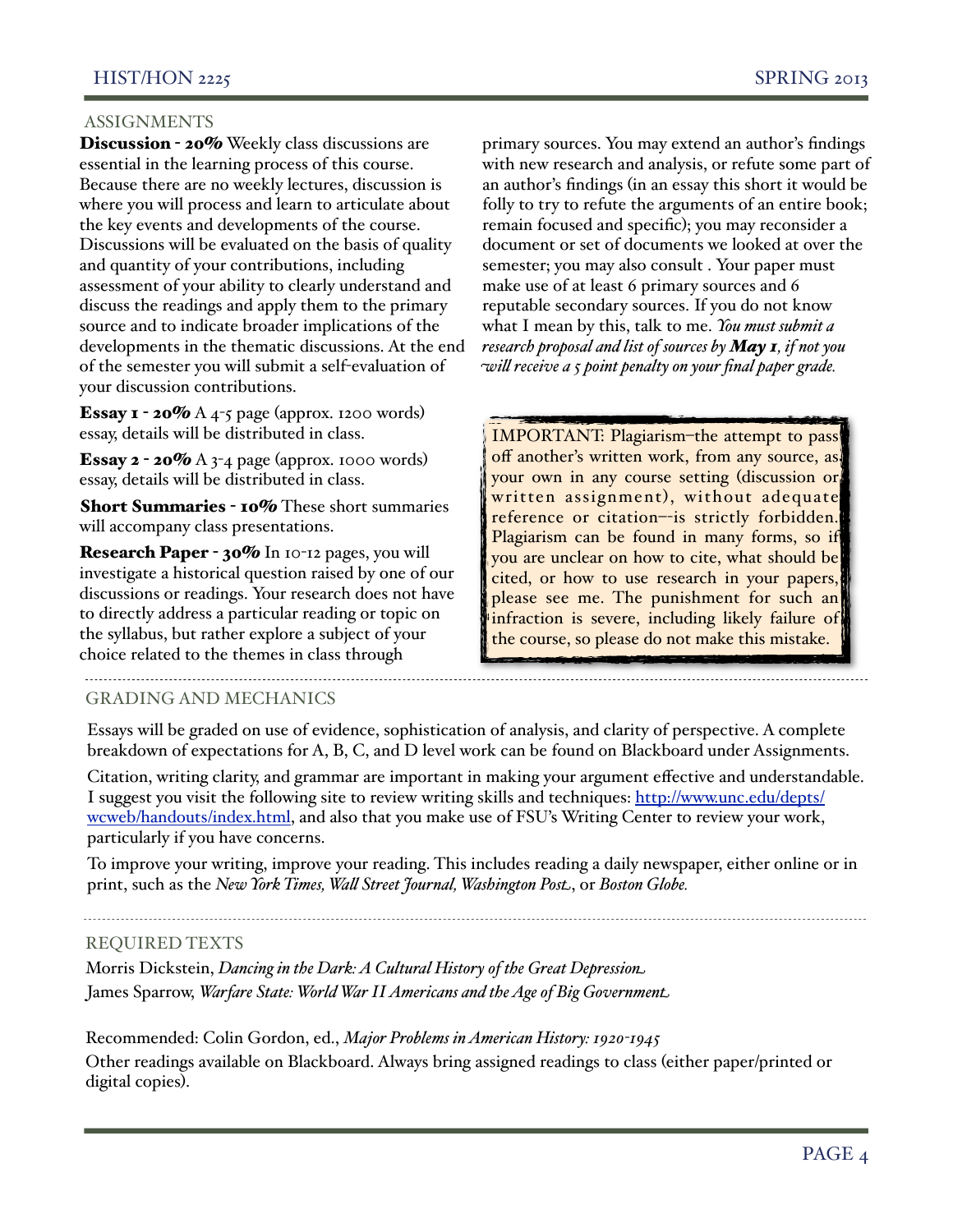## COURSE SCHEDULE, READINGS AND ASSIGNMENT DUE DATES

Assigned readings are to be prepared in advance of the date listed. \* indicates reading available on Blackboard. Again, always bring assigned readings to class.

| Date    | <b>DOW</b> | $\#$                    | $\frac{1}{2}$ Topic                                                                                           | <b>Assigned Reading</b>                                                                               | Due Dates           |
|---------|------------|-------------------------|---------------------------------------------------------------------------------------------------------------|-------------------------------------------------------------------------------------------------------|---------------------|
| 1/15/13 | Tuesday    | $\mathbf I$             | Introduction to the Uses of the<br>Past                                                                       |                                                                                                       |                     |
| 1/17/13 | Thursday   | $\overline{2}$          | <b>Intro to Modern America</b>                                                                                |                                                                                                       |                     |
| I/22/I3 | Tuesday    | $\overline{\mathbf{3}}$ | <b>Causes of the Great</b><br>Depression                                                                      | *Himmelberg Essay (Gordon,<br>Ch. 7)                                                                  |                     |
| I/24/13 | Thursday   | $\overline{4}$          | <b>Experiences of Depression</b>                                                                              | *Gordon, Chapter 9:<br>Agriculture between the Wars:<br>Group I Conkin essay; Group 2<br>Kelley essay |                     |
| 1/29/13 | Tuesday    | $\overline{5}$          | <b>Experiences of Depression</b>                                                                              | *Gordon Chapter 10: Private<br>Lives in Hard Times: 1)<br>Milkman; 2) Chauncey                        |                     |
| 1/31/13 | Thursday   | 6                       | <b>Politics and Culture of</b><br><b>Consumption: Prologue</b>                                                | *Gordon, Chapter 4:<br><b>Documents and Essay</b>                                                     |                     |
| 2/5/13  | Tuesday    | $\overline{7}$          | <b>Culture of Abundance;</b><br><b>Introduction to Skills: Reading</b><br>and Note Taking/Writing<br>Workshop | *Susman, Introduction                                                                                 |                     |
| 2/7/13  | Thursday   | 8                       | <b>Advertising in the Great</b><br>Depression                                                                 | *Peruse Depression era<br>advertisements from Duke U;<br>Marchand, introduction                       | Summary             |
| 2/12/13 | Tuesday    | 9                       | Fables of Abundance                                                                                           | *T. Jackson Lears, excerpt                                                                            |                     |
| 2/14/13 | Thursday   |                         | 10   Imagining Consumers                                                                                      | Blaszczyk Intro and<br>Conclusion                                                                     |                     |
| 2/19/13 | Tuesday    | II                      | Liberalism in the 20th Century                                                                                | *Gerstle Essay, "Protean<br>Character"                                                                |                     |
| 2/21/13 | Thursday   | I2                      | The First New Deal                                                                                            | *Jacobs, Intro 1-7, Chapter 3                                                                         |                     |
| 2/26/13 | Tuesday    | I3                      | FDR and the Modern<br>Presidency                                                                              | *Excerpt from Radio's<br>America: Introduction and<br>Chapter 3 "Radio's Democracy"                   | Paper I due<br>2/24 |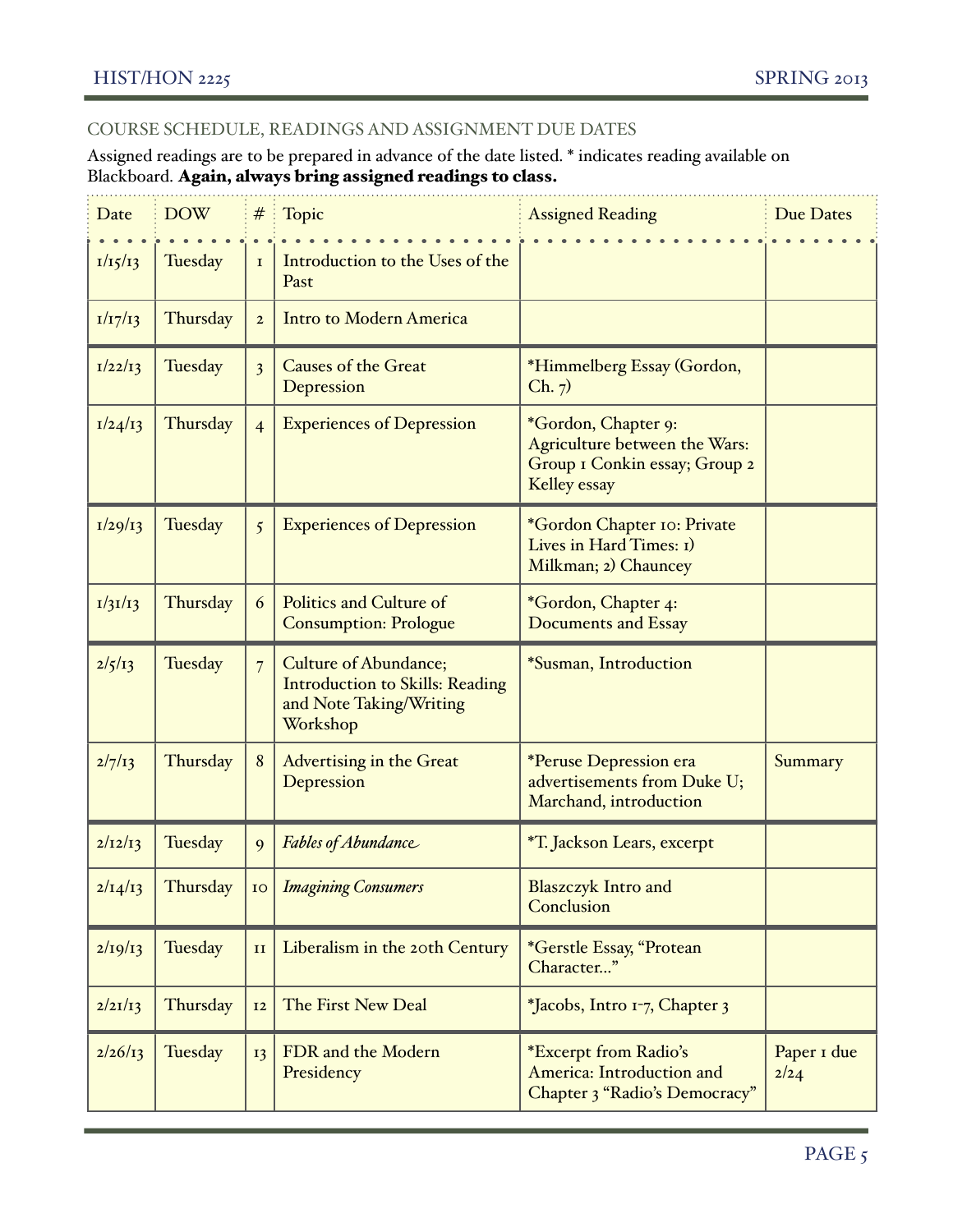| 2/28/13     | Thursday | I4        | The Second New Deal and the<br><b>End of Reform</b>          | *Gordon, Chapter II, "Shaping<br>the New Deal" Documents and<br>Kennedy essay*                  |                     |
|-------------|----------|-----------|--------------------------------------------------------------|-------------------------------------------------------------------------------------------------|---------------------|
| 3/5/13      | Tuesday  | 15        | <b>New Deal Critics</b>                                      | *Gordon, Chapter 13<br><b>Documents</b>                                                         |                     |
| 3/7/13      | Thursday | <b>16</b> | <b>Court Packing</b>                                         | <i><b>*Court packing documents</b></i>                                                          | Summary             |
| 3/12/13     | Tuesday  |           | <b>Spring Break</b>                                          |                                                                                                 |                     |
| 3/14/13     | Thursday |           | <b>Spring Break</b>                                          |                                                                                                 |                     |
| 3/19/13     | Tuesday  | I7        | Iconography of the New Deal<br>and FDR                       | Bring your cartoon and present<br>to class.                                                     |                     |
| 3/21/13     | Thursday | <b>18</b> | <b>Assessing "New Deal</b><br>liberalism"                    | *Gordon in Gordon                                                                               |                     |
| 3/26/13     | Tuesday  | 19        | <b>Diagnosing Depression</b><br>Culture                      | <b>Assigned Selection from</b><br>Dickstein                                                     | Paper 2 due<br>3/24 |
| 3/28/13     | Thursday | 20        | <b>Depression Culture</b><br>(Presentations)                 | Dancing in the Dark                                                                             |                     |
| 4/2/13      | Tuesday  | 2I        | <b>Depression Culture</b><br>(Presentations)                 | Dancing in the Dark                                                                             | Summary             |
| 4/4/13      | Thursday | 22        | America and the World post -<br>WWI World                    | *Gordon, Chapter 8: Dilemmas<br>of Liberal Internationalism -<br>documents and Costigiola essay |                     |
| 4/9/13      | Tuesday  |           | No Class: Undergraduate<br><b>Conference and Convocation</b> |                                                                                                 |                     |
| $4/\pi/\pi$ | Thursday | 23        | <b>Debating US Engagement</b>                                | *Nolan Essay                                                                                    |                     |
| 4/16/13     | Tuesday  | 24        | Home Front: Women and<br><b>Families</b>                     | *Gordon Chapter 14,<br><b>Documents</b>                                                         |                     |
| 4/18/13     | Thursday | 25        | Home Front: Production                                       | *Gordon Chapter 15, Political<br><b>Economy Documents</b>                                       |                     |
| 4/23/13     | Tuesday  | 26        | <b>Warfare State</b>                                         | Warfare State: Intro and Part I                                                                 |                     |
| 4/25/13     | Thursday | 27        |                                                              | Warfare State: Part II                                                                          | Summary             |
| 4/30/13     | Tuesday  | 28        | <b>Ending the War</b>                                        | Gordon, Essays in Chapter 15                                                                    |                     |